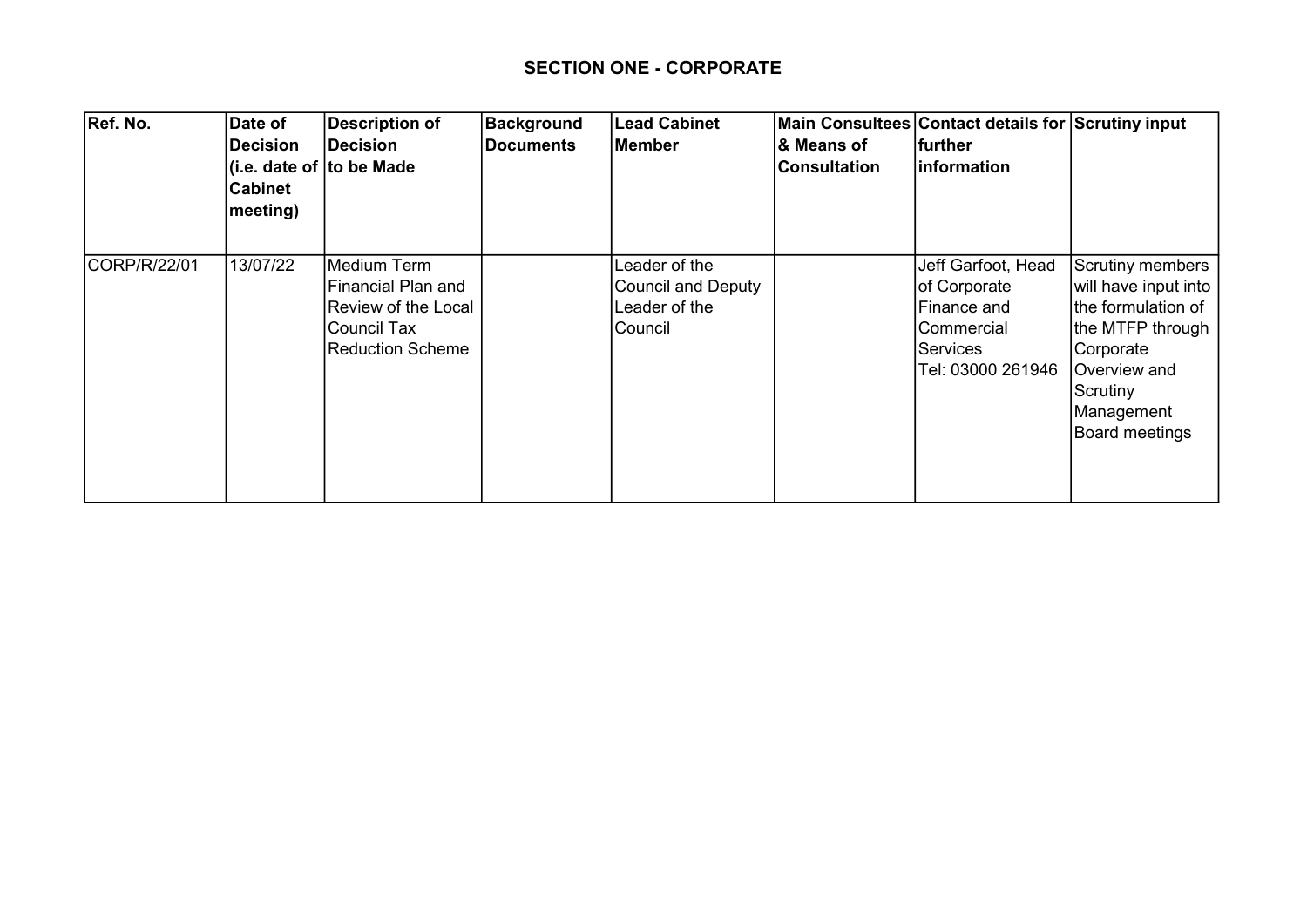### SECTION TWO - CHILDREN AND YOUNG PEOPLE'S SERVICES

| Ref. No. | Date of           | Description of  | <b>Background</b> | <b>Lead Cabinet</b> | Main Consultees Contact details |                     |
|----------|-------------------|-----------------|-------------------|---------------------|---------------------------------|---------------------|
|          | <b>Decision</b>   | <b>Decision</b> | Documents         | Member              | <b>&amp; Means of</b>           | for further         |
|          | (i.e. date of     | to be Made      |                   |                     | <b>Consultation</b>             | <i>linformation</i> |
|          | <b>Cabinet</b>    |                 |                   |                     |                                 |                     |
|          | $ meeting\rangle$ |                 |                   |                     |                                 |                     |
|          |                   |                 |                   |                     |                                 |                     |
|          |                   |                 |                   |                     |                                 |                     |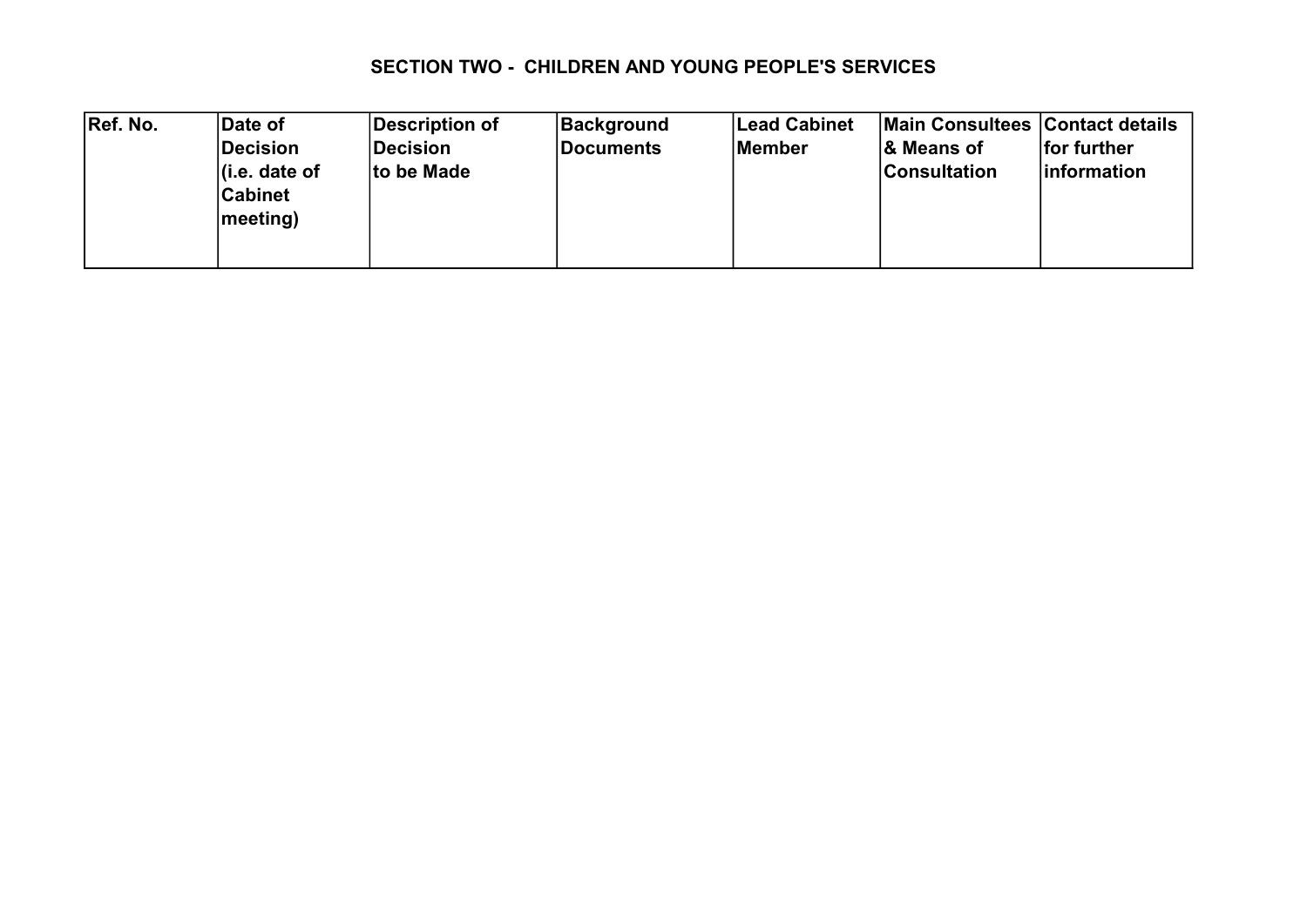### SECTION THREE - ADULT AND HEALTH SERVICES

| Ref. No.     | Date of<br><b>Decision</b><br>∣(i.e. date of<br><b>Cabinet</b><br>meeting) | <b>Description of</b><br><b>Decision</b><br>to be Made | Background<br><b>Documents</b> | <b>Lead Cabinet</b><br><b>IMember</b>                                | Main Consultees Contact details<br>l& Means of<br><b>Consultation</b> | <b>Ifor further</b><br><b>Information</b>                         | Scrutiny<br> input |
|--------------|----------------------------------------------------------------------------|--------------------------------------------------------|--------------------------------|----------------------------------------------------------------------|-----------------------------------------------------------------------|-------------------------------------------------------------------|--------------------|
| IAHS/01/2022 | 13/07/22                                                                   | Pathways Positive<br>Journeys Future Direction         |                                | <b>IPortfolio Holder for</b><br>IAdult and Health<br><b>Services</b> |                                                                       | Lee Alexander, Head<br><b>lof Adult Care</b><br>Tel: 03000 268180 |                    |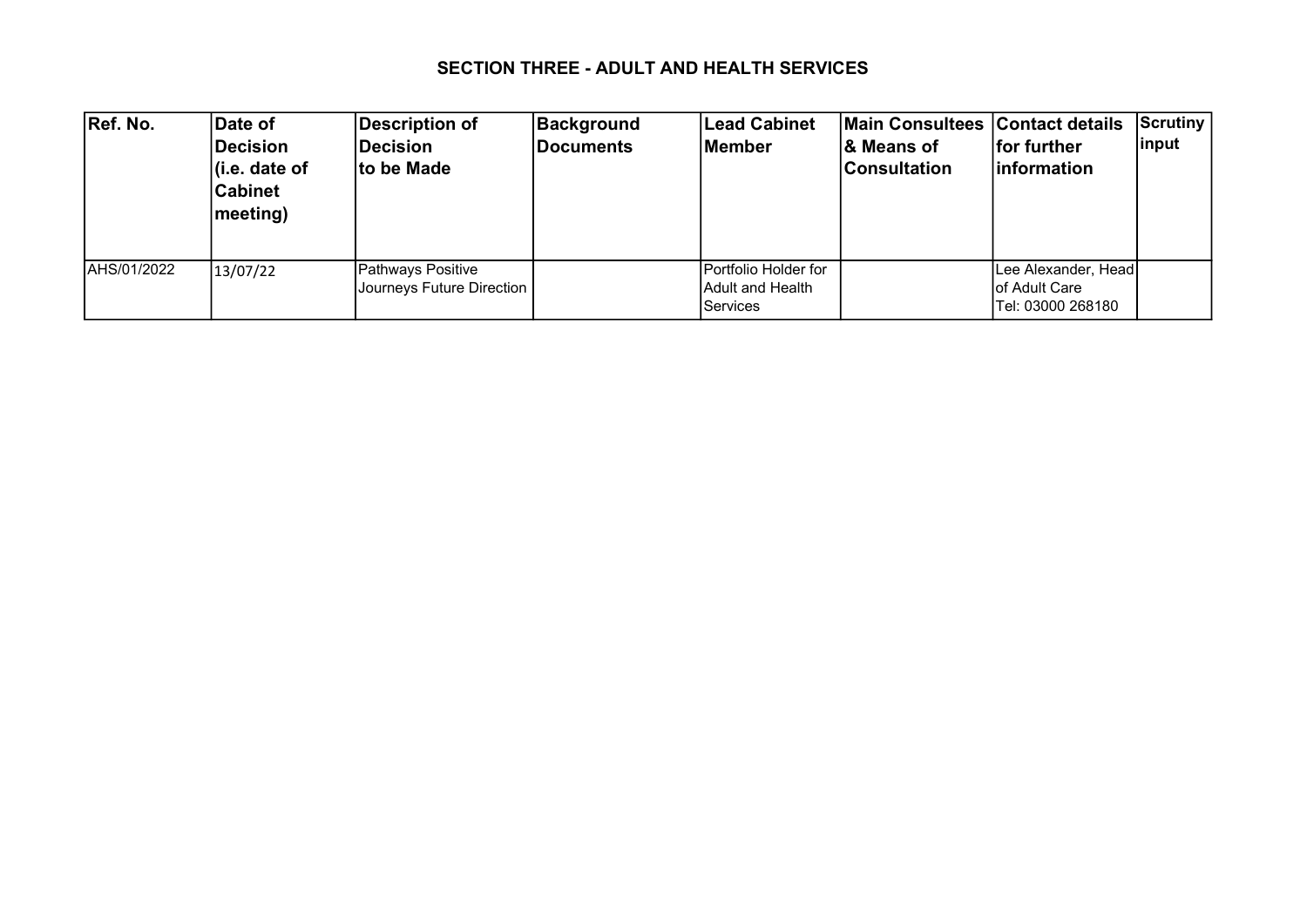# SECTION FOUR - REGENERATION, ECONOMY AND GROWTH

| Ref. No.         | <b>Date of Decision</b><br>(i.e. date of<br><b>Cabinet meeting)</b> | <b>Description of</b><br><b>Decision</b><br>to be Made | <b>Background</b><br><b>Documents</b> | Lead Cabinet<br><b>Member</b>                                                                                         | <b>Main</b><br><b>Consultees</b><br>& Means of<br><b>Consultation</b> | <b>Contact details</b><br>for further<br>information                                        | <b>Scrutiny input</b>                                                                                                                                                                                                                           |
|------------------|---------------------------------------------------------------------|--------------------------------------------------------|---------------------------------------|-----------------------------------------------------------------------------------------------------------------------|-----------------------------------------------------------------------|---------------------------------------------------------------------------------------------|-------------------------------------------------------------------------------------------------------------------------------------------------------------------------------------------------------------------------------------------------|
| REG/05/22        | 15-Jun-22                                                           | Levelling Up Round 2                                   |                                       | Portfolio Holder for<br>Resources,<br>Investment and<br>Assets                                                        |                                                                       | Heather Orton,<br>Project Development<br>Team Leader<br>Tel: 03000 264715                   | The Economy and<br>Enterprise OSC is<br>to receive a briefing<br>report in relation to<br>funding.                                                                                                                                              |
| <b>REG/06/22</b> | $13 -$ Jul-22                                                       | City of Culture<br>Governance                          |                                       | Portfolio Holder for<br>Resources,<br>Investment and<br>Assets<br>Portfolio Holder for<br>Economy and<br>Partnerships |                                                                       | Alison Clark, Head of A Joint special<br>Culture, Sport and<br>Tourism<br>Tel: 03000 264577 | meeting of the<br>Economy and<br>Enterprise and the<br><b>Environment</b> and<br>Sustainable<br><b>Communities OSCs</b><br>is proposed in the<br>work programmes<br>for 2022/23 focusing<br>on the tourism<br>economy and the<br>cultural offer |